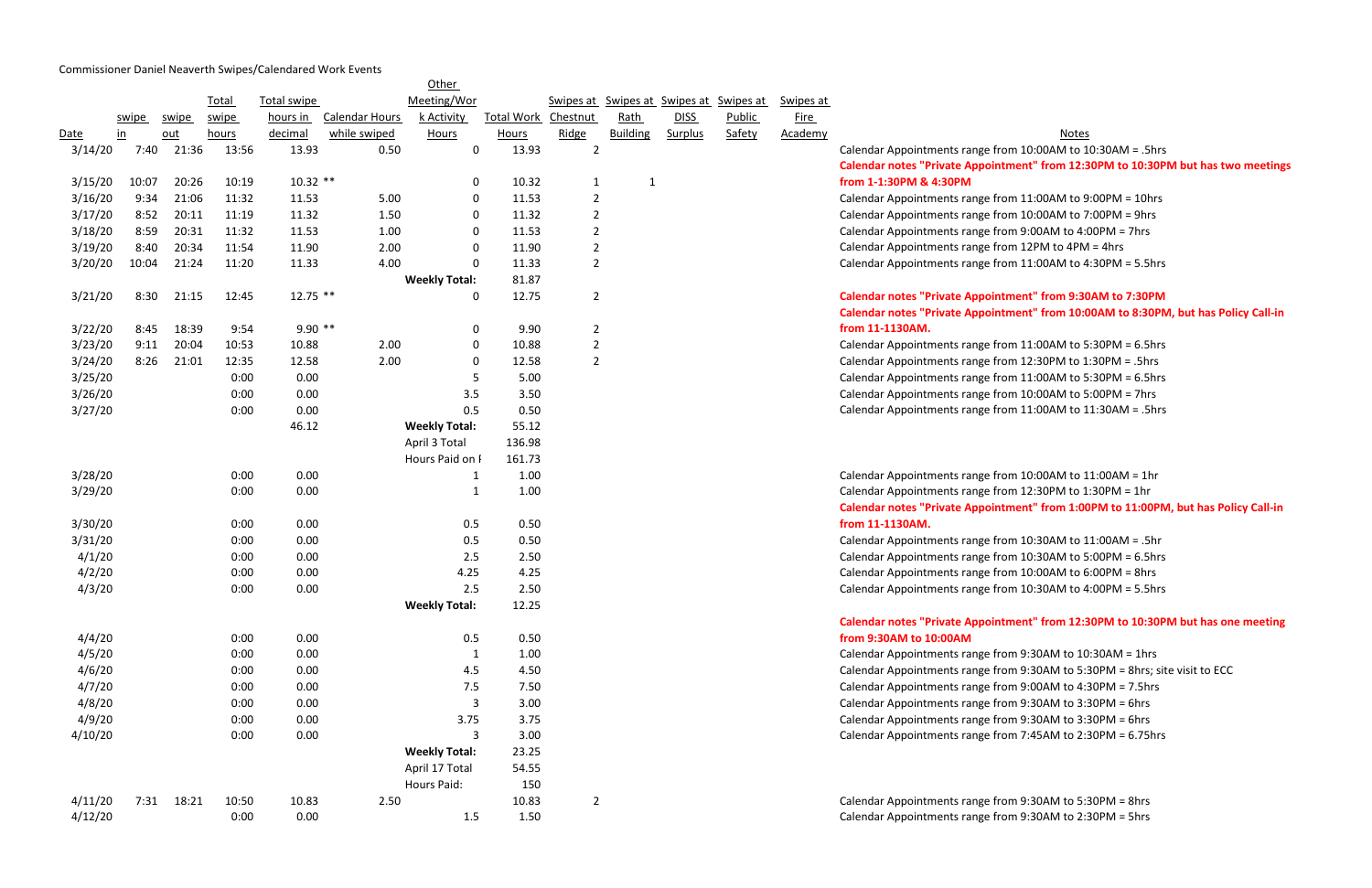| 4/13/20 |       |       | 0:00  | 0.00  |      |                      | 3.00   |                |              |              | Calendar Appointments range from 9:30AM to 5:00PM = 7.5hrs  |
|---------|-------|-------|-------|-------|------|----------------------|--------|----------------|--------------|--------------|-------------------------------------------------------------|
| 4/14/20 |       |       | 0:00  | 0.00  |      | 3                    | 3.00   |                |              |              | Calendar Appointments range from 9:30AM to 4:00PM = 6.5hrs  |
| 4/15/20 |       |       | 0:00  | 0.00  |      | 3.5                  | 3.50   |                |              |              | Calendar Appointments range from 9:30AM to 4:00PM = 6.5hrs  |
| 4/16/20 |       |       | 0:00  | 0.00  |      | 2.75                 | 2.75   |                |              |              | Calendar Appointments range from 9:30AM to 3:30PM = 6hrs    |
| 4/17/20 |       |       | 0:00  | 0.00  |      | 4.5                  | 4.50   |                |              |              | Calendar Appointments range from 9:30AM to 4:30PM = 7hrs    |
|         |       |       |       |       |      | <b>Weekly Total:</b> | 29.08  |                |              |              |                                                             |
| 4/18/20 |       |       | 0:00  | 0.00  |      | 1.5                  | 1.50   |                |              |              | Calendar Appointments range from 9:30AM to 2:30PM = 5hrs    |
| 4/19/20 |       |       | 0:00  | 0.00  |      | 1.5                  | 1.50   |                |              |              | Calendar Appointments range from 9:30AM to 2:30PM = 5hrs    |
| 4/20/20 |       |       | 0:00  | 0.00  |      | 3.5                  | 3.50   |                |              |              | Calendar Appointments range from 9:30AM to 5:00PM = 7.5hrs  |
| 4/21/20 | 6:39  | 19:33 | 12:54 | 12.90 | 4.50 | 0                    | 12.90  | 2              |              |              | Calendar Appointments range from 9:30AM to 7:00PM = 9.5hrs  |
| 4/22/20 | 8:58  | 20:58 | 12:00 | 12.00 | 3.25 | 0                    | 12.00  | $\overline{2}$ |              |              | Calendar Appointments range from 9:30AM to 3:00PM = 5.5hrs  |
| 4/23/20 |       |       | 0:00  | 0.00  |      | 2.75                 | 2.75   |                |              |              | Calendar Appointments range from 9:30AM to 2:30PM = 5hrs    |
| 4/24/20 | 7:48  | 19:38 | 11:50 | 11.83 | 5.00 | 0                    | 11.83  | $\overline{2}$ |              |              | Calendar Appointments range from 8:30AM to 2:30PM = 6hrs    |
|         |       |       |       |       |      | <b>Weekly Total:</b> | 45.98  |                |              |              |                                                             |
|         |       |       |       |       |      | May 1 Total:         | 75.07  |                |              |              |                                                             |
|         |       |       |       |       |      | Hours Paid:          | 143.05 |                |              |              |                                                             |
| 4/25/20 | 7:03  | 19:05 | 12:02 | 12.03 | 1.50 | 0                    | 12.03  | 2              |              |              | Calendar Appointments range from 9:30AM to 2:30PM = 5hrs    |
| 4/26/20 | 6:58  | 18:04 | 11:06 | 11.10 | 1.50 | 0                    | 11.10  | $\overline{2}$ |              |              | Calendar Appointments range from 9:30AM to 2:30PM = 5hrs    |
| 4/27/20 | 7:57  | 21:54 | 13:57 | 13.95 | 3.00 | 0                    | 13.95  | $\overline{2}$ |              |              | Calendar Appointments range from 9:30AM to 5:00PM = 7.5hrs  |
| 4/28/20 | 8:28  | 20:12 | 11:44 | 11.73 | 3.00 | 0                    | 11.73  | $\overline{2}$ |              |              | Calendar Appointments range from 9:30AM to 3:30PM = 6hrs    |
| 4/29/20 | 8:52  | 19:59 | 11:07 | 11.12 | 5.50 | 0                    | 11.12  | $\overline{2}$ |              |              | Calendar Appointments range from 9:30AM to 4:00PM = 6.5hrs  |
| 4/30/20 |       |       | 0:00  | 0.00  |      | 3.5                  | 3.50   |                |              |              | Calendar Appointments range from 9:30AM to 2:30PM = 5hrs    |
| 5/1/20  | 9:01  | 17:06 | 8:05  | 8.08  | 3.75 | $\mathbf 0$          | 8.08   | 2              |              |              | Calendar Appointments range from 9:30AM to 2:30PM = 5hrs    |
|         |       |       |       |       |      | <b>Weekly Total:</b> | 71.52  |                |              |              |                                                             |
| 5/2/20  | 7:44  | 19:00 | 11:16 | 11.27 | 3.50 | 0                    | 11.27  | $\overline{2}$ |              |              | Calendar Appointments range from 9:30AM to 7PM = 9.5hrs     |
| 5/3/20  |       |       | 0:00  | 0.00  |      | 1.5                  | 1.50   |                |              |              | Calendar Appointments range from 9:30AM to 2:30PM = 5hrs    |
| 5/4/20  | 9:23  | 19:01 | 9:38  | 9.63  | 3.50 | 0                    | 9.63   | 2              |              |              | Calendar Appointments range from 9:30AM to 5:00PM = 7.5hrs  |
| 5/5/20  | 7:57  | 19:40 | 11:43 | 11.72 | 3.50 | 0                    | 11.72  | $\overline{2}$ |              |              | Calendar Appointments range from 9:30AM to 3:00PM = 5.5hrs  |
| 5/6/20  | 9:23  | 19:50 | 10:27 | 10.45 | 4.50 | 0                    | 10.45  | $\overline{2}$ |              |              | Calendar Appointments range from 9:30AM to 5:30PM = 8hrs    |
| 5/7/20  | 7:57  | 20:16 | 12:19 | 12.32 | 6.00 | 0                    | 12.32  | $\overline{2}$ |              |              | Calendar Appointments range from 9:30AM to 5:30PM = 8hrs    |
|         |       |       |       |       |      |                      |        |                |              |              | Calendar Appointments range from 9:00AM to 5:30PM = 8.5hrs; |
| 5/8/20  | 11:12 | 20:06 | 8:54  | 8.90  | 3.50 | 0                    | 8.90   | 1              |              |              | in-person dining on this date?                              |
|         |       |       |       |       |      | <b>Weekly Total:</b> | 65.78  |                |              |              |                                                             |
|         |       |       |       |       |      | May 15 Total:        | 137.3  |                |              |              |                                                             |
|         |       |       |       |       |      | Hours Paid:          | 144.27 |                |              |              |                                                             |
| 5/9/20  | 7:32  | 18:54 | 11:22 | 11.37 | 3.00 | 0                    | 11.37  | $\overline{2}$ |              |              | Calendar Appointments range from 9:30AM to 5:30PM = 8hrs    |
| 5/10/20 |       |       | 0:00  | 0.00  |      |                      | 2.00   |                |              |              | Calendar Appointments range from 9:30AM to 5:30PM = 8hrs    |
| 5/11/20 | 10:21 | 19:52 | 9:31  | 9.52  | 3.50 | 0                    | 9.52   | 1              |              | $\mathbf{1}$ | Calendar Appointments range from 9:30AM to 5:30PM = 8hrs    |
| 5/12/20 | 7:56  | 20:40 | 12:44 | 12.73 | 2.50 | 0                    | 12.73  | $\overline{2}$ |              |              | Calendar Appointments range from 9:30AM to 5:30PM = 8hrs    |
| 5/13/20 | 8:45  | 20:23 | 11:38 | 11.63 | 4.00 | 0                    | 11.63  | 1              | $\mathbf{1}$ |              | Calendar Appointments range from 9:30AM to 5:30PM = 8hrs    |
| 5/14/20 | 7:59  | 20:25 | 12:26 | 12.43 | 3.00 | 0                    | 12.43  | $\overline{2}$ |              |              | Calendar Appointments range from 9:30AM to 5:30PM = 8hrs    |
| 5/15/20 | 8:55  | 19:02 | 10:07 | 10.12 | 4.00 | 0                    | 10.12  | $\overline{2}$ |              |              | Calendar Appointments range from 9:30AM to 5:30PM = 8hrs    |
|         |       |       |       |       |      | <b>Weekly Total:</b> | 69.8   |                |              |              |                                                             |
| 5/16/20 | 7:39  | 19:45 | 12:06 | 12.10 | 2.00 | 0                    | 12.10  | $\overline{2}$ |              |              | Calendar Appointments range from 9:30AM to 5:30PM = 8hrs    |
| 5/17/20 |       |       | 0:00  | 0.00  |      | 2                    | 2.00   |                |              |              | Calendar Appointments range from 9:30AM to 5:30PM = 8hrs    |
| 5/18/20 | 7:28  | 19:45 | 12:17 | 12.28 | 3.25 | 0                    | 12.28  | $\overline{2}$ |              |              | Calendar Appointments range from 9:30AM to 5:30PM = 8hrs    |
| 5/19/20 |       |       | 0:00  | 0.00  |      | 3.5                  | 3.50   |                |              |              | Calendar Appointments range from 9:30AM to 7:00PM = 9.5hrs  |

```
10 \text{ g}e from 9:30AM to 5:00PM = 7.5hrs
age from 9:30AM to 4:00PM = 6.5hrs
1ge from 9:30AM to 4:00PM = 6.5hrs
ge from 9:30AM to 3:30PM = 6hrs
ge from 9:30AM to 4:30PM = 7hrs
1ge from 9:30AM to 2:30PM = 5hrs
1ge from 9:30AM to 2:30PM = 5hrs
1ge from 9:30AM to 5:00PM = 7.5hrs
ge from 9:30AM to 7:00PM = 9.5hrs
ge from 9:30AM to 3:00PM = 5.5hrs
ge from 9:30AM to 2:30PM = 5hrs
ge from 8:30AM to 2:30PM = 6hrs
ge from 9:30AM to 2:30PM = 5hrs
ge from 9:30AM to 2:30PM = 5hrs
1ge from 9:30AM to 5:00PM = 7.5hrs
ge from 9:30AM to 3:30PM = 6hrs
ge from 9:30AM to 4:00PM = 6.5hrs
1ge from 9:30AM to 2:30PM = 5hrs
ge from 9:30AM to 2:30PM = 5hrs
2 age from 9:30AM to 7PM = 9.5hrs
ge from 9:30AM to 2:30PM = 5hrs
ge from 9:30AM to 5:00PM = 7.5hrs
ge from 9:30AM to 3:00PM = 5.5hrs
ge from 9:30AM to 5:30PM = 8hrs
ge from 9:30AM to 5:30PM = 8hrs
ge from 9:00AM to 5:30PM = 8.5hrs; Were restaurants open for
ge from 9:30AM to 5:30PM = 8hrs
ge from 9:30AM to 5:30PM = 8hrs
1 ge from 9:30AM to 5:30PM = 8hrs
ge from 9:30AM to 5:30PM = 8hrs
1 ge from 9:30AM to 5:30PM = 8hrs
ge from 9:30AM to 5:30PM = 8hrs
ge from 9:30AM to 5:30PM = 8hrs
```

```
ge from 9:30AM to 5:30PM = 8hrs
ge from 9:30AM to 5:30PM = 8hrs
ge from 9:30AM to 5:30PM = 8hrs
```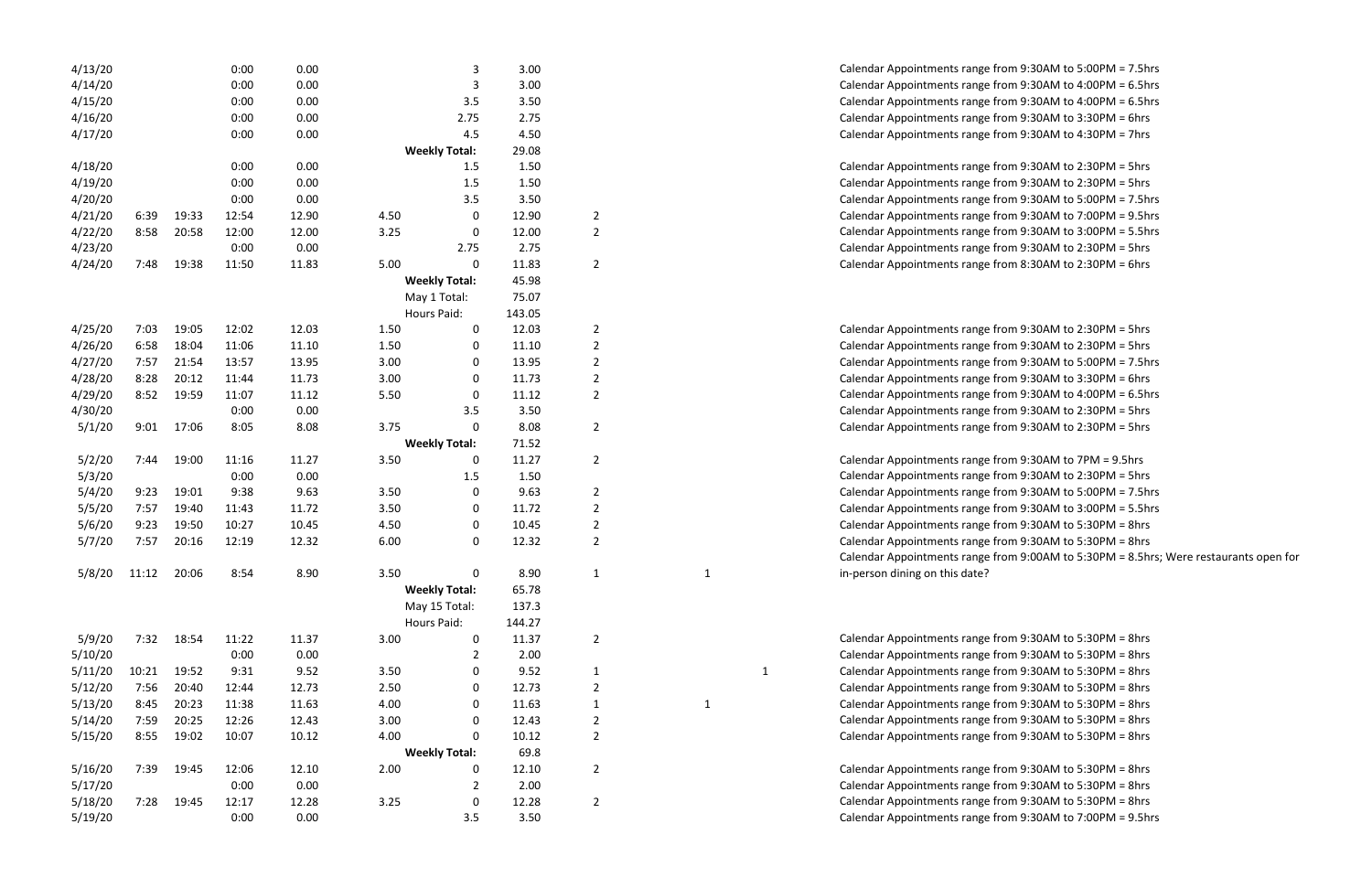| 5/20/20 | 7:20  | 19:20 | 12:00 | 12.00 | 4.50 | 0                    | 12.00  | $\overline{2}$ |                |              | Calendar Appointments range fron   |
|---------|-------|-------|-------|-------|------|----------------------|--------|----------------|----------------|--------------|------------------------------------|
| 5/21/20 | 8:00  | 21:02 | 13:02 | 13.03 | 2.50 | 0                    | 13.03  | $\overline{2}$ |                |              | Calendar Appointments range fron   |
| 5/22/20 | 7:24  |       | 0:00  | 0.00  |      | 3                    | 3.00   | $\overline{2}$ |                |              | Calendar Appointments range fron   |
|         |       |       |       |       |      | <b>Weekly Total:</b> | 57.92  |                |                |              |                                    |
|         |       |       |       |       |      | May 29 Total:        | 127.72 |                |                |              |                                    |
|         |       |       |       |       |      | <b>Hours Paid:</b>   | 144.28 |                |                |              |                                    |
| 5/23/20 | 8:06  | 20:29 | 12:23 | 12.38 | 2.00 | 0                    | 12.38  | $\overline{a}$ |                |              | Calendar Appointments range fron   |
| 5/24/20 | 7:57  | 21:16 | 13:19 | 13.32 | 2.00 | 0                    | 13.32  | $\overline{2}$ |                |              | Calendar Appointments range fron   |
| 5/25/20 |       |       | 0:00  | 0.00  |      | 2.5                  | 2.50   |                |                |              | Calendar Appointments range fron   |
| 5/26/20 | 8:04  | 20:08 | 12:04 | 12.07 | 2.50 | 0                    | 12.07  | $\overline{2}$ |                |              | Calendar Appointments range fron   |
| 5/27/20 |       |       | 0:00  | 0.00  |      | 4                    | 4.00   |                |                |              | Calendar Appointments range fron   |
| 5/28/20 | 9:19  | 20:04 | 10:45 | 10.75 | 2.50 | 0                    | 10.75  | $\overline{2}$ |                |              | Calendar Appointments range fron   |
| 5/29/20 | 8:01  | 17:58 | 9:57  | 9.95  | 3.00 | 0                    | 9.95   | $\overline{2}$ |                |              | Calendar Appointments range fron   |
|         |       |       |       |       |      | <b>Weekly Total:</b> | 64.97  |                |                |              |                                    |
| 5/30/20 | 7:30  | 1:00  | 17:50 | 17.83 | 2.00 | 0                    | 17.83  | $\mathbf{1}$   | $\mathbf{1}$   |              | Calendar Appointments range fron   |
| 5/31/20 | 0:00  | 0:00  | 0:00  | 0.00  |      | 2.25                 | 2.25   |                |                |              | Calendar Appointments range fron   |
| 6/1/20  | 8:57  | 23:33 | 14:36 | 14.60 | 5.00 | 0                    | 14.60  | $\mathbf{1}$   | $\mathbf{1}$   |              | Calendar Appointments range fron   |
| 6/2/20  | 12:21 | 22:23 | 10:02 | 10.03 | 4.25 | 0                    | 10.03  |                | $\overline{2}$ |              | Calendar Appointments range fron   |
| 6/3/20  |       |       | 0:00  | 0.00  |      | 5                    | 5.00   |                |                |              | Calendar Appointments range fron   |
| 6/4/20  | 9:49  | 16:11 | 6:22  | 6.37  | 2.25 | 0.5                  | 6.87   | $\overline{2}$ |                |              | Calendar Appointments range fron   |
| 6/5/20  | 8:43  | 23:02 | 14:19 | 14.32 | 3.00 | 0                    | 14.32  | $\overline{2}$ |                |              | Calendar Appointments range fron   |
|         |       |       |       |       |      | <b>Weekly Total:</b> | 70.9   |                |                |              |                                    |
|         |       |       |       |       |      | June 12 Total:       | 135.87 |                |                |              |                                    |
|         |       |       |       |       |      | Hours Paid:          | 145.08 |                |                |              |                                    |
| 6/6/20  | 8:05  | 19:46 | 11:41 | 11.68 | 2.00 | 0                    | 11.68  | $\mathbf{1}$   |                |              | 1 Calendar Appointments range fron |
| 6/7/20  |       |       | 0:00  | 0.00  |      | 2                    | 2.00   |                |                |              | Calendar Appointments range fron   |
| 6/8/20  | 8:26  | 19:30 | 11:04 | 11.07 | 3.50 | 0                    | 11.07  | $\overline{2}$ |                |              | Calendar Appointments range fron   |
| 6/9/20  | 7:38  | 19:47 | 12:09 | 12.15 | 3.00 | 0                    | 12.15  | $\overline{2}$ |                |              | Calendar Appointments range fron   |
| 6/10/20 | 7:30  | 19:34 | 12:04 | 12.07 | 4.00 | 0                    | 12.07  | $\overline{2}$ |                |              | Calendar Appointments range fron   |
| 6/11/20 | 7:24  | 19:52 | 12:28 | 12.47 | 3.00 | 0                    | 12.47  |                |                |              | Calendar Appointments range fron   |
| 6/12/20 | 7:17  | 19:17 | 12:00 | 12.00 | 4.00 | 0                    | 12.00  | $\overline{2}$ |                |              | Calendar Appointments range fron   |
|         |       |       |       |       |      | <b>Weekly Total:</b> | 73.43  |                |                |              |                                    |
|         |       |       |       |       |      |                      |        |                |                |              | Calendar Appointments range fron   |
| 6/13/20 | 7:42  | 18:10 | 10:28 | 10.47 | 2.00 | 0                    | 10.47  | $\overline{2}$ |                |              | minutes into meeting, so meeting   |
| 6/14/20 |       |       | 0:00  | 0.00  |      | 2.5                  | 2.50   |                |                |              | Calendar Appointments range fron   |
| 6/15/20 | 11:14 | 18:45 | 7:31  | 7.52  | 3.00 | 0                    | 7.52   | $\mathbf{1}$   |                | $\mathbf{1}$ | Calendar Appointments range fron   |
| 6/16/20 | 7:52  | 19:47 | 11:55 | 11.92 | 7.00 | 0                    | 11.92  | $\overline{2}$ |                |              | Calendar Appointments range fron   |
|         |       |       |       |       |      |                      |        |                |                |              | Calendar Appointments range fron   |
| 6/17/20 | 6:42  | 18:20 | 11:38 | 11.63 | 6.50 | 0                    | 11.63  | $\overline{2}$ |                |              | minutes into meeting               |
|         |       |       |       |       |      |                      |        |                |                |              | Calendar Appointments range fron   |
| 6/18/20 | 7:50  | 18:16 | 10:26 | 10.43 | 3.50 | 0                    | 10.43  | $\overline{2}$ |                |              | minutes into meeting               |
|         |       |       |       |       |      |                      |        |                |                |              | Calendar Appointments range fron   |
| 6/19/20 | 7:42  | 18:28 | 10:46 | 10.77 | 4.00 | 0                    | 10.77  | $\overline{2}$ |                |              | minutes into meeting, so meeting   |
|         |       |       |       |       |      | <b>Weekly Total:</b> | 65.23  |                |                |              |                                    |
|         |       |       |       |       |      | June 26 Total:       | 138.67 |                |                |              |                                    |
|         |       |       |       |       |      | Hours Paid:          | 137.91 |                |                |              |                                    |

```
m 9:30AM to 5:30PM = 8hrs
m 9:30AM to 5:30PM = 8hrs
m 9:30AM to 5:30PM = 8hrs; missed swipe
m 9:30AM to 5:30PM = 8hrs
m 9:30AM to 5:30PM = 8hrs
m 9:30AM to 5:30PM = 8hrs
m 9:30AM to 5:30PM = 8hrs
m 9:30AM to 5:30PM = 8hrs
m 9:30AM to 5:30PM = 8hrs
m 9:30AM to 5:30PM = 8hrs
m 9:30AM to 5:30PM = 8hrs
m 9:30AM to 5:30PM = 8hrs
m 9:30AM to 5:30PM = 8hrs
m 9:30AM to 5:30PM = 8hrs
m 9:00AM to 5:30PM = 8.5hrs
m 9:30AM to 5:30PM = 8hrs
m 7:20AM to 5:30PM =10hrs; Did prom event occur?
m 9:30AM to 5:30PM = 8hrs
m 9:30AM to 5:30PM = 8hrs
m 9:30AM to 5:30PM = 8hrs
m 9:30AM to 5:30PM = 8hrs
m 9:30AM to 5:30PM = 8hrs
m 9:30AM to 5:30PM = 8hrs
m 9:30AM to 6:30PM = 9hrs
m 9:30AM to 6:30PM = 9hrs; swipe out occurred 10
time was not counted
m 9:30AM to 6:30PM = 9hrs
m 9:30AM to 6:30PM = 9hrs
m 9:30AM to 6:30PM = 9hrs
m 9:30AM to 6:30PM = 9hrs; swipe out occurred 20
m 9:30AM to 6:30PM = 9hrs; swipe out occurred 16
m 9:30AM to 6:30PM = 9hrs; swipe out occurred 28
was counted
```